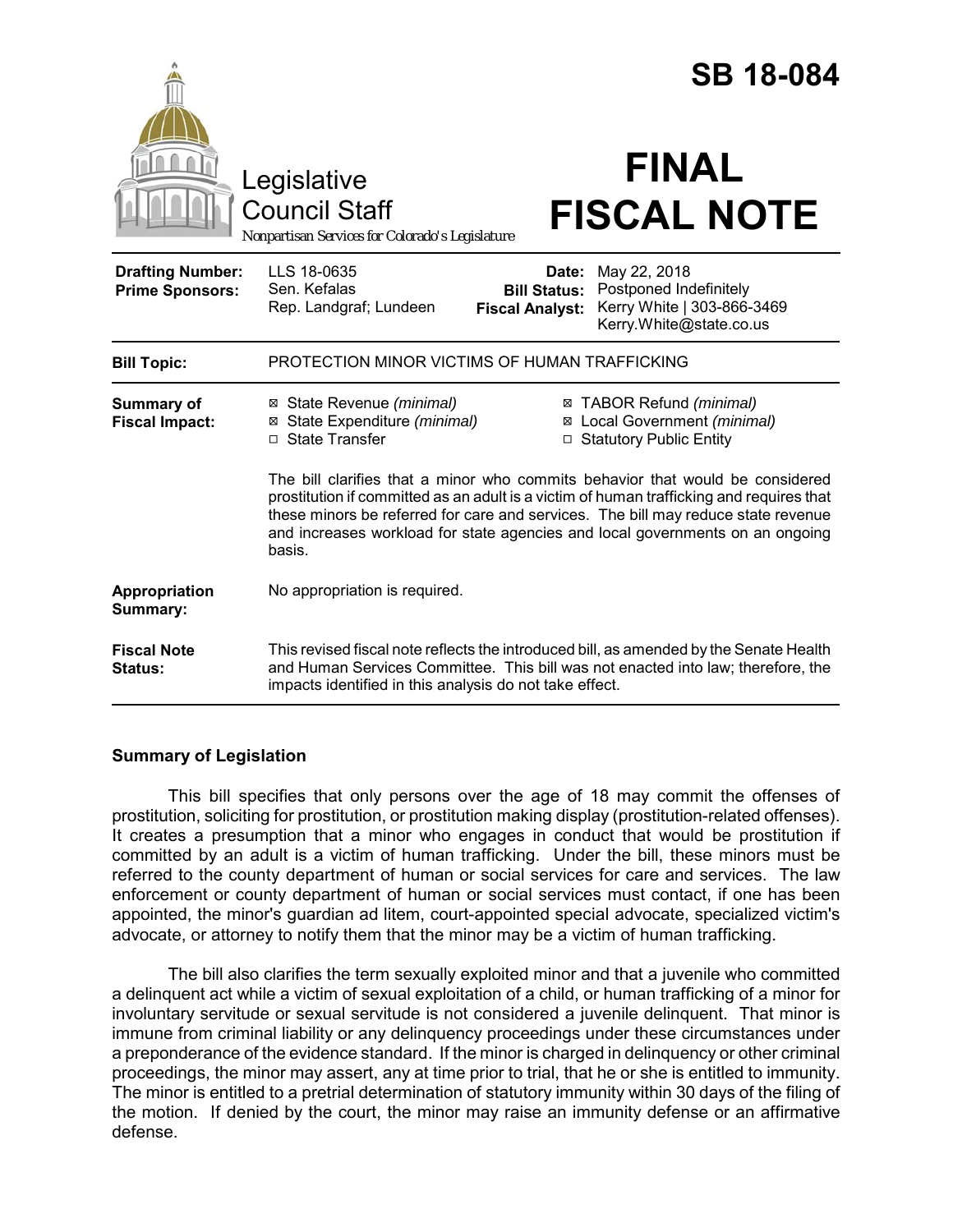May 22, 2018

### **Background**

County departments of human and social services provide in-home services, mental and behavioral treatment, training on parenting of adolescents, and other required services to youth. Referrals of youth suspected of being involved in human trafficking numbered 307 in calendar year 2017. According to the Department of Human Services (DHS), very few counties have human trafficking-specific services.

As of this writing, it is unknown how many juveniles were prosecuted for prostitution-related offenses or adjudicated as a juvenile delinquent while a victim of human trafficking, or the disposition of their cases. The crime of prostitution is a class 3 misdemeanor. The crime of soliciting a prostitute is a class 3 misdemeanor. Making a display as a prostitute is a class 1 petty offense.

#### **State Revenue**

Beginning in FY 2018-19, this bill may decrease state revenue from court fines and fees if fewer juveniles are prosecuted for prostitution-related offenses. The fine penalty for a class 3 misdemeanor is \$50 to \$750 and the fine penalty for a class 1 petty offense is up to \$500. Because the courts have the discretion of incarceration, imposing a fine, or both, and the number of juveniles assessed fines is unknown, the precise impact to state revenue cannot be determined. However, based on the low number of fines imposed by the courts, the fiscal note assumes that any revenue reduction is minimal.

# **TABOR Impact**

This bill may reduce state revenue from court fees and fines, which may reduce the amount of money required to be refunded under TABOR for FY 2018-19 and FY 2019-20. Since the bill may reduce the TABOR refund obligation without a corresponding change in General Fund revenue, the amount of money available in the General Fund for the budget may increase by an identical amount. State revenue subject to TABOR is not estimated for years beyond FY 2019-20.

#### **State Expenditures**

Overall, the bill is anticipated to increase workload for state agencies, as discussed below.

**Department of Human Services.** The bill may increase workload for the department by a minimal amount to provide additional training and information to county department of human or social services regarding the changes under the bill. This workload does not require an increase in appropriations.

**Judicial Department.** To the extent that the bill reduces case filings for prostitution-related offenses by juveniles, workload will decrease. This decrease is likely to be offset by an increase in dependency and neglect cases. If any juveniles were sentenced to probation, workload will decrease under the bill. If more juveniles are appointed guardians ad litem, costs will increase for the Office of the Child's Representative. If juveniles are charged for delinquency or criminal offenses and file petitions to have a determination of statutory immunity, workload will increase. Overall, these impacts are assumed to be minimal and do not require a change in appropriations for the Judicial Department.